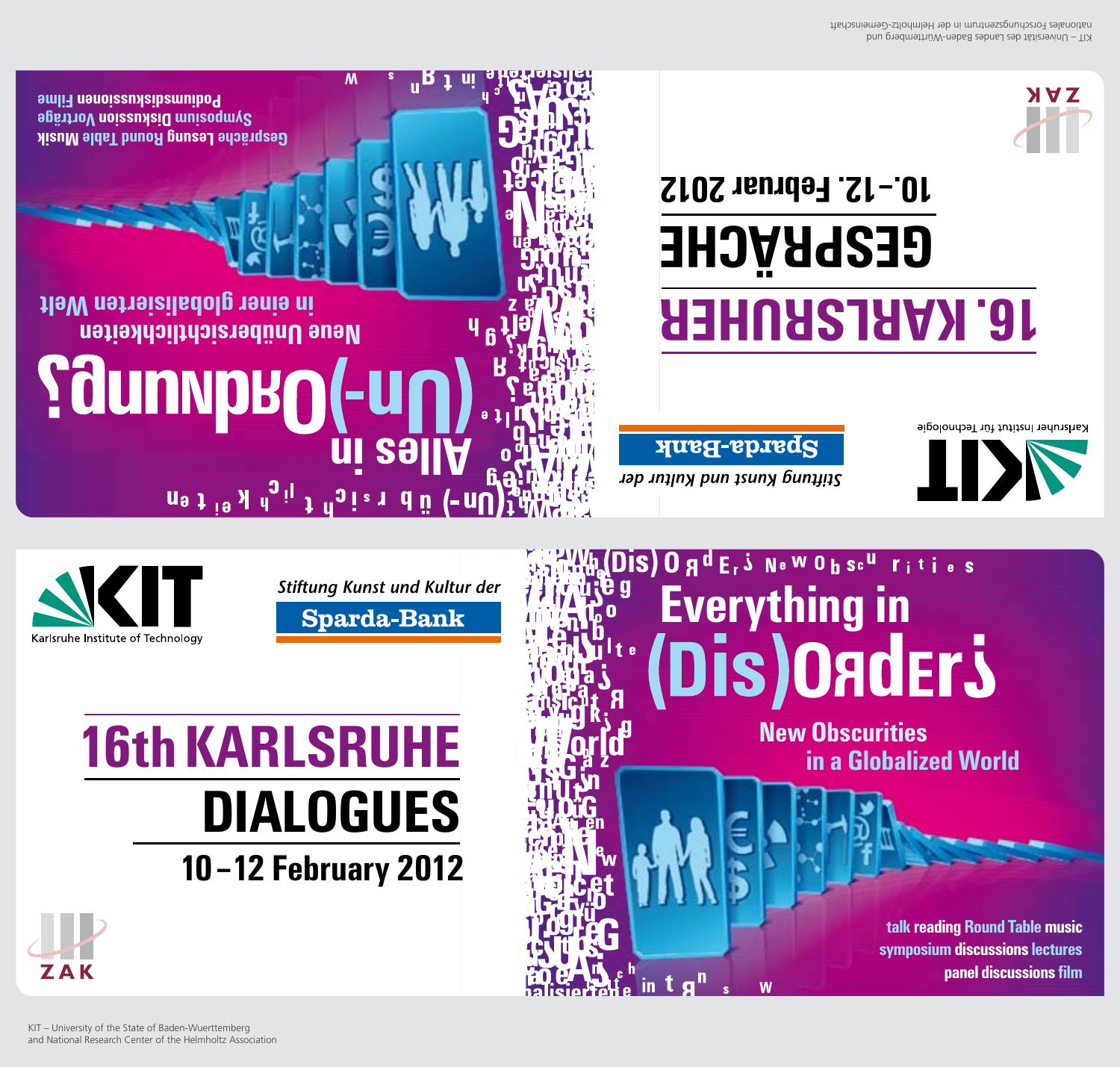The financial markets in London, New York, and Tokyo have gone mad. The euro has to be "saved". Civil rights – the foundation pillars and precondition of democracy – are being vehemently demanded in the Arabian world. In countries like Russia, indicators for the demand for change are becoming apparent. Meanwhile, a growing disinterest in democracy coexists in the "West" with an increase in calls for grass-roots democracy. In short: Social and political upheavals are shaking the whole world. Is the present order losing control? Are our societies in a position to deal with the diversity of upheaval and change?

The 16th Karlsruhe Dialogues will focus on current forms of the *New Obscurity* (Jürgen Habermas) and examine their effects on individuals and societies under sociological, psychological, communal, and medial aspects. Do societal, political, and economic upheavals lead to collective insecurity and to anxiety about the future? Particular attention will be paid to the *World Risk Society* (Ulrich Beck): According to Beck, more risks already appeared in the process of modernization than states are able to handle.

The negative aspects of progress appear to dominate societal change. At the same time, it seems more impossible than ever to

make precise predictions regarding economic and social developments, or the direction of society as a whole. How does a community deal with a situation in which everything has become ´certainly uncertain'? It seems that not only the kind of upheavals changed at the beginning of the twenty-first century, but also the context in which they manifest themselves and society's ability to deal with them.

In the financial sector, risks are part of daily routine. Rating agencies assess the credit worthiness of entire states, and banks are subject not only to operational risk, but to market, credit, and liquidity risks. The economic *Limits to Growth* (Dennis Meadows) which not only Europe is currently experiencing, are closely related to the crisis of our established orders. Have they – in the face of increased cuts to the welfare state – already reached the limits of their endurance? The increasing level of social youth protests around the world suggests a growing dissatisfaction with politics, but also an absence of viable solutions and a lack of economic perspectives.

The three-day event examines the subject from different perspectives for a broad audience. It focuses an international approach,

using a composition of presentations on basic principles, short statements, papers and discussions. The symposium will be accompanied by cultural events intended to contrast the impressions gained and to enrich them through additional aspects seen from an artistic perspective. Additionally, a thematic film night in cooperation with the television channel ARTE and the ZKM | Zentrum für Kunst und Medientechnologie Karlsruhe (Center for Art and Media Karlsruhe) will be included as well as a reading and a performance in the Badisches Staatstheater Karlsruhe.

The ZAK is honoured and appreciative to be partnered by the Stiftung Kunst und Kultur of the Sparda-Bank Baden-Württemberg that supports the Karlsruhe Dialogues as the main supporter together with the city of Karlsruhe since 2005. The ZAK wishes to express its thanks for the generous support that makes this top-class symposia possible. We are looking forward to our future partnership.

Most events within the Karlsruhe Dialogues can be attended without an entrance fee.

We would be very happy to welcome you!

Presented by: ZAK | Centre for Cultural and General Studies Karlsruhe Institute of Technology (KIT)

Registration appreciated: www.zak.kit.edu Info line: +49 (0)7 21/608-4 43 84

Convenorship: Prof. Dr Caroline Y. Robertson-von Trotha

Organisation: Rubina Zern M.A., Swenja Zaremba M.A.

*Conference languages: German, English; simultaneous interpreting.*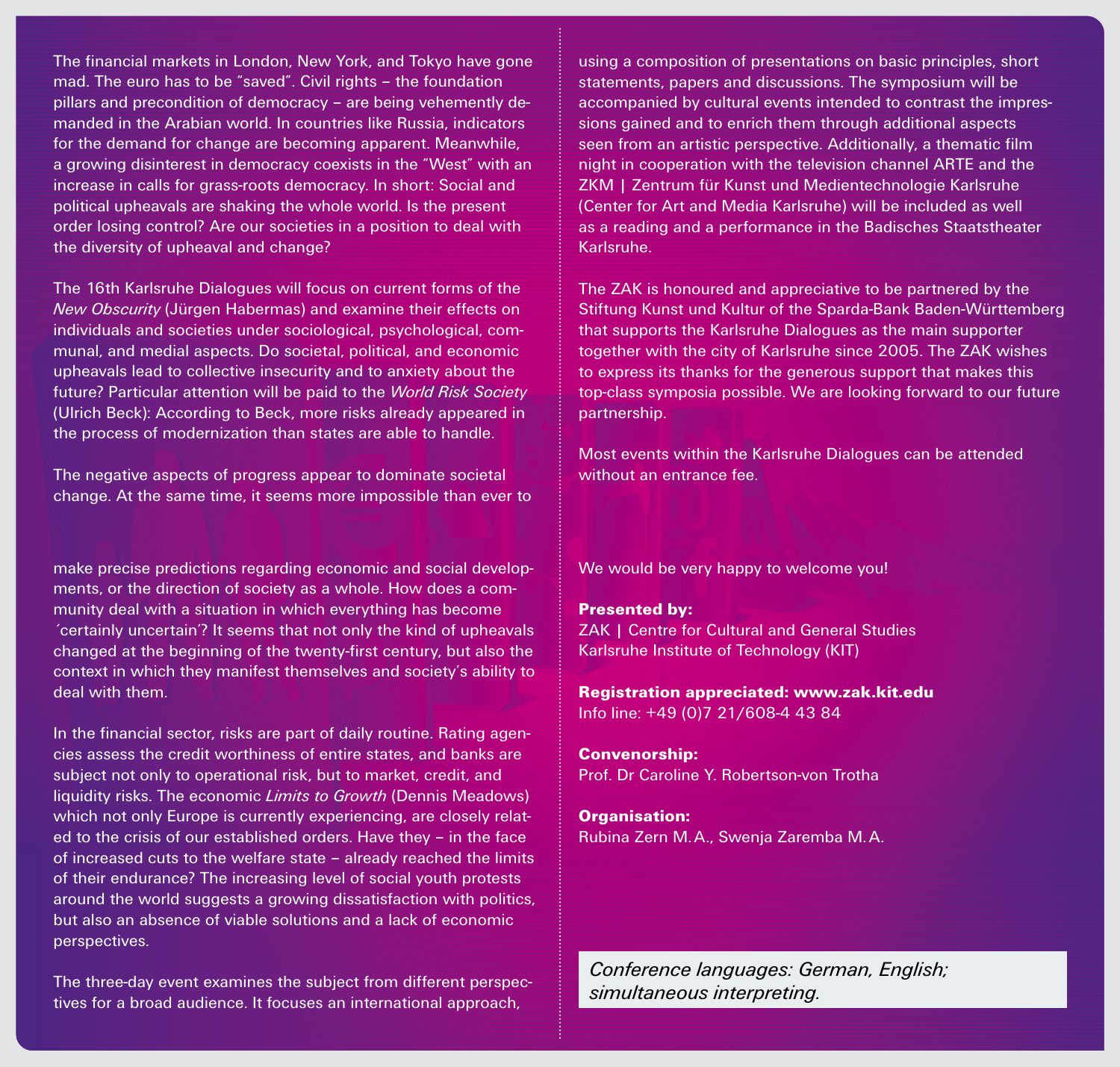### **16th Karlsruhe Dialogues February 10–12, 2012 Everything in (Dis)Order? New Obscurities in a Globalized World**

#### Friday, 10 February, 2012

#### Opening reception of the 16th Karlsruhe Dialogues

#### SpardaEvent-Center, Baumeisterstraße 21

#### 7.30 p.m. Welcome addresses

Hon. Senator Dr h. c. Thomas Renner *Chairman of the Board of Sparda-Bank Baden-Württemberg eG*

Wolfram Jäger *Deputy Mayor for Cultural Affairs of the City of Karlsruhe*

Prof. Dr sc. tech. Dr h. c. Horst Hippler *President of KIT*

#### Introduction

Prof. Dr Caroline Y. Robertson-von Trotha *Director of the ZAK | Centre for Cultural and General Studies at KIT*

#### Opening keynote lectures

#### Do We Need a New Economic Order?

#### Dr Karen Horn (Germany)

*Economic journalist and Head of the Berlin Office of the Cologne Institute of Economic Research*

Prof. Dr Margrit Kennedy (Germany/Great Britain) *Monetary expert and founder of MonNetA*

(Dis) 0 g <sup>d</sup> E, 5 Ne <sup>W 6</sup> b sc <sup>u</sup>

#### **Discussion**

#### Musical programme Fritz Feger: Risky Ethnic-Classical-Minimal-Techno-Pop

Fritz Feger plays electro-acoustical chamber music that can take the form of an associative tone collage, a rhythmic meditation, or a song. His instruments include a cello, his voice, chance objects that happen to be present, and background noises – this audio material is recorded live and then electronically manipulated. Stylistically, he is influenced primarily by ethnic music, jazz, minimalist music and Electronica/D&B. The rich imagery of his music may derive from his many years of

work as a composer for the theatre: with houses such as Hamburg's Thalia Theater, Vienna's Burgtheater and the playhouses of Hamburg, Bochum, and Stuttgart, among others.

*No entrance fee Please register.*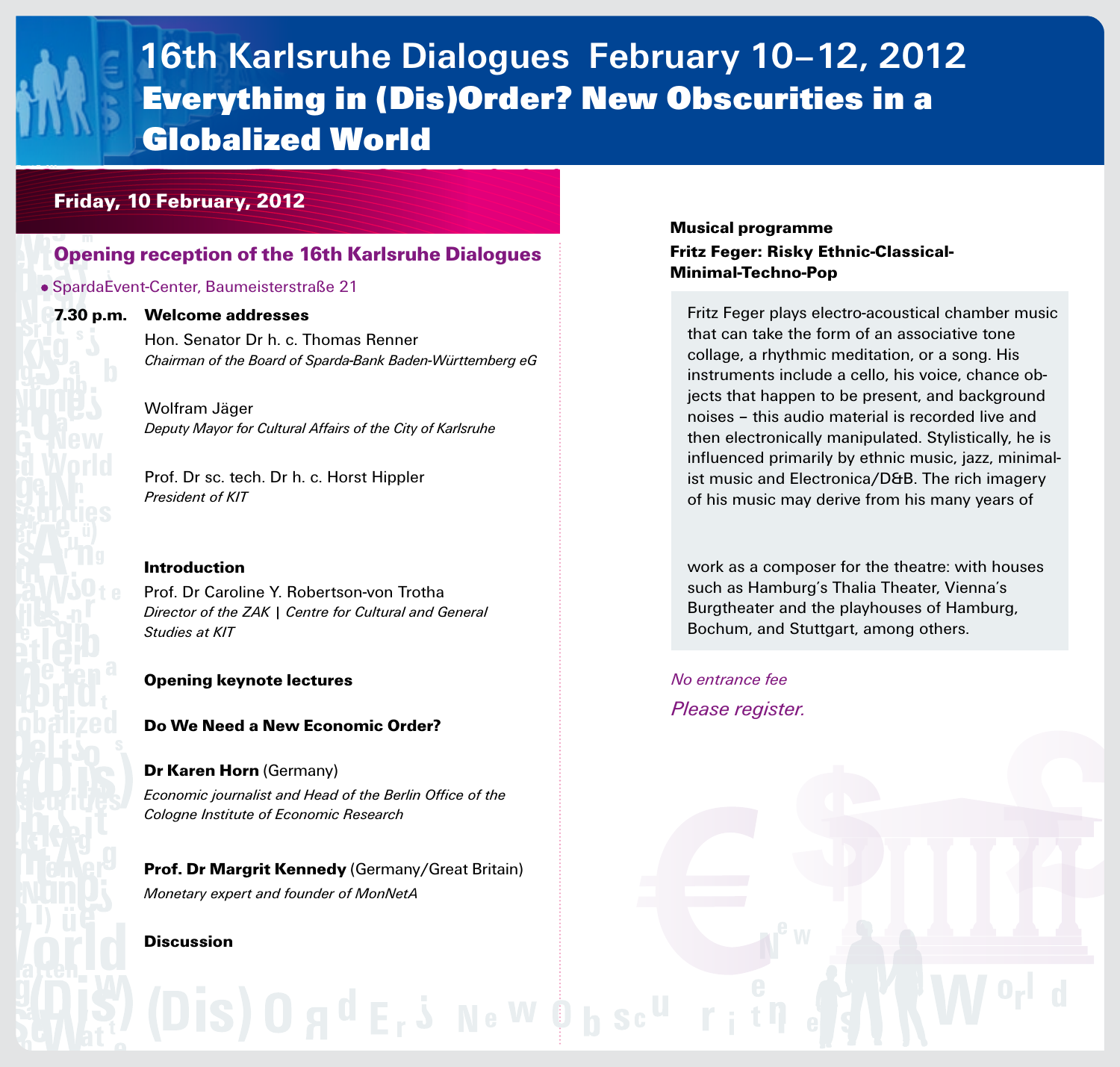#### Saturday, 11 February, 2012

#### Symposium of the 16th Karlsruhe Dialogues

Saal Baden at the Chamber of Commerce and Industry Karlsruhe, Lammstraße 13–17

#### **in a Globalized World** 9.30 a.m. Welcome addresses

Gerd Stracke *Vice-President of the Chamber of Commerce and Industry Karlsruhe*

Prof. Dr Caroline Y. Robertson-von Trotha *Director of the ZAK | Centre for Cultural and General Studies at KIT*

#### Opening keynote addresses

#### Liquid Times: Living in an Age of Uncertainty

Prof. Dr Zygmunt Bauman (Poland/Great Britain) *Professor Emeritus of Sociology, University of Leeds*

#### Diversity of Modernity and Transnational Public – Another Obscurity in the Face of Endangered Democracy

Prof. Dr Kenichi Mishima (Japan) *Professor of Social Philosophy, Keizai University Tokyo*

#### **in a Global**<br>**i**n a Global **I in a Globalized** 11.00 a.m. Risk as a Condition of Our Society

Prof. Dr Britt-Marie Drottz-Sjöberg (Norway) *Professor of Psychology, Norwegian University of Science and Technology, Trondheim* 

#### The Risk Perception Gap. Why We Get Risk 'Wrong' and What We Can Do About It

David Ropeik (USA) *Instructor in the Harvard Extension School's Program on Environmental Management*

### **in a Globalized World World**<br>**in a Globalized World World World**<br> **in a Globalized World World World World World** 12.30 p.m. Lunch break

#### 1.15 p.m. Democracy Challenged and the Challenge of Democracy

Prof. Dr Surendra Munshi (India) *Retired Professor of Sociology, Indian Institute of Management Calcutta (IIMC), Fellow of Bertelsmann Stiftung* 

#### The Fight Against Fraud and Corruption – From Italy to South Africa and the Caribbean

Helen Mary Garlick (Great Britain) *Barrister for serious and complex fraud, bribery and corruption, Special Prosecutor to the Turks and Caicos Islands investigation into government corruption*

#### After 'Arabellion': Is a New Order of Freedom Possible for the Middle East?

Shimon Stein (Israel) *Israeli diplomat and former ambassador for Israel in Germany, Senior Researcher at Tel Aviv University* and Fehim Taştekin (Turkey) *Journalist at the "Radikal" newspaper, Istanbul* 

#### 26 Years after Chernobyl: Has Russia Learnt from the Catastrophe?

Dr Ivan Blokov (Russia) *Campaign Director Greenpeace Russia*

#### New Nuclear World Order – Worst Case Scenario or Challenge?

Dr Olli Heinonen (Finland) *Former Deputy Director General of IAEA*

#### Less is More: On Growth and Its Limits

Ilija Trojanow (Bulgaria/Germany) *Writer, Translator, Publisher*

*No entrance fee*

#### *Please register.*

 *The 'Stephanus-Buchhandlung' will be offering a special selection of books at their table.*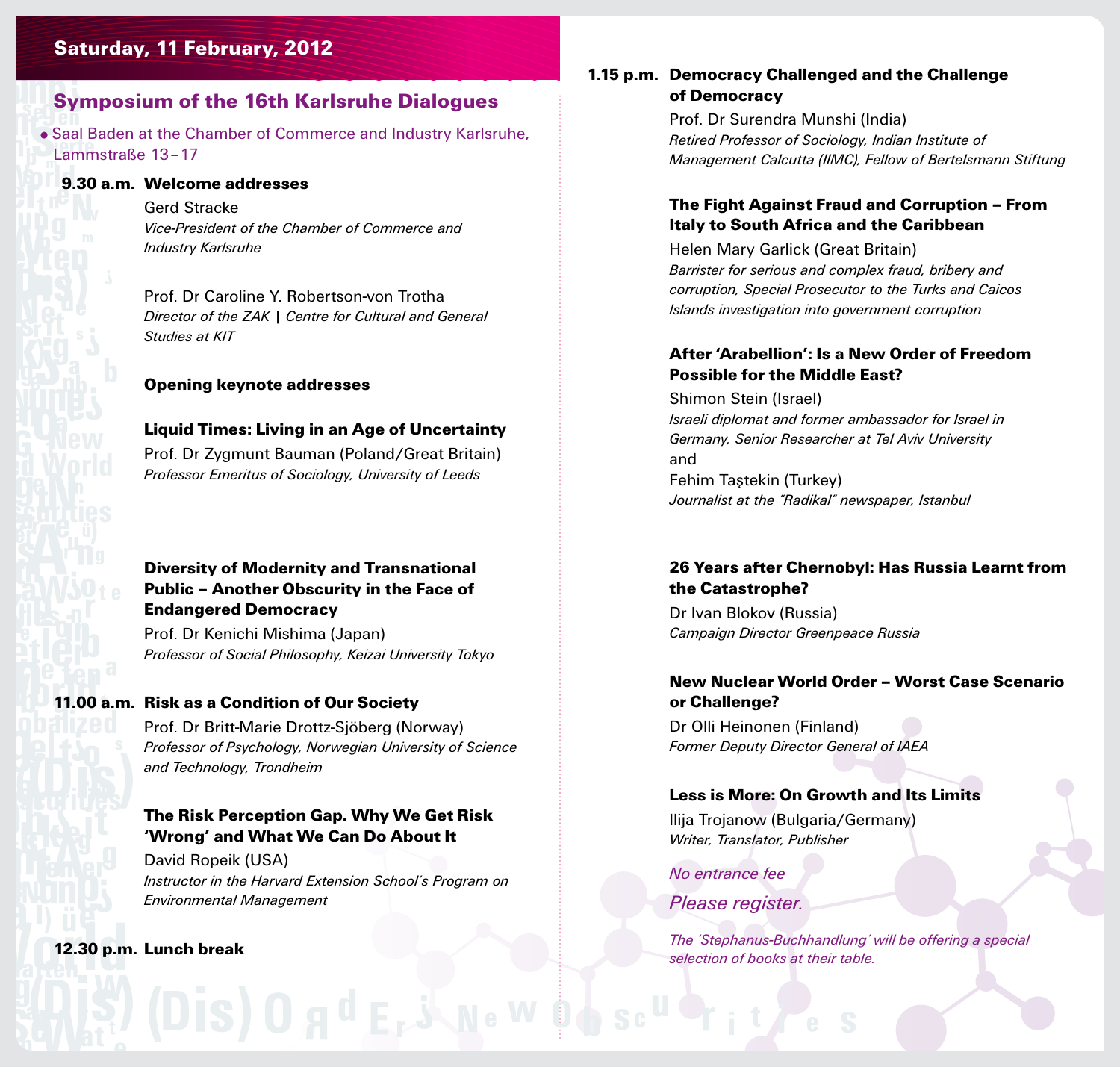#### Saturday, 11 February, 2012

#### Film

ZKM | Center for Art and Media Karlsruhe, Lorenzstraße 19, ZKM\_Medientheater

#### **in a** Global **B**.0 8.00 p.m. ARTE film night

 Presentation of documentaries and short films in cooperation with ARTE and ZKM | Karlsruhe

The ARTE film night sheds light on a cross-section of current manifestations of the *New Obscurity*, which shapes our lives in diverse ways. The evening will begin with the recent documentary film "Der Domino-Effekt – Kippt der Euro?", which investigates the political significance of the euro for the European Union. The film depicts the events of the previous months, during which the EU was forced to recognise that the financial crisis had developed into a crisis of legitimation on an unprecedented scale. "Für eine andere Welt" takes

a look at the recent, worldwide civil unrest and its young activists, who are attempting to attract attention to their dissatisfaction with globalization and related issues. The documentary "Freiheit oder Sicherheit – Der Antiterrorkampf und seine Folgen" explores the development and legitimacy of numerous anti-terror laws passed in the wake of September 11; the film seeks to discover the extent to which these laws represent an attack on citizens' basic civil rights and, thus, a threat to democracy. The French short film "Das Jahr 2008" illustrates the difficulties involved in discovering the source of global crises and illustrates the complexity of the globalized system. The evening closes with the political activists Andy Bichlbaum and Mike Bonanno, who use fun guerrilla tactics to combat cronyism, lobbyism and corruption: their film "Die Yes Men regeln die Welt" uses provocative parodies to expose the negative consequences of globalization and the free market.

#### 8.00 p.m. Der Domino-Effekt – Kippt der Euro?

 (The Domino Effect – Will the Euro Fail?) Documentary by Stephan Lamby and Michael Wech *ARTE/ZDF 2011, 90 min*

#### 9.40 p.m. Für eine andere Welt

 (For a Different World) Documentary by Samuel Luret *ARTE France 2010, 52 min*

#### 10.40 p.m. Freiheit oder Sicherheit – Der Antiterrorkampf und seine Folgen

 (Freedom or Security – The War on Terror and Its Consequences) Documentary by Nils Bökamp and Marita Neher *ARTE/ZDF 2011, 75 min*

#### Das Jahr 2008

 (The Year 2008) Short film by Martin Le Chevallier *ARTE France 2010, 18 min*

#### 00.15 a.m. Midnight snack

#### 00.45 a.m. Die Yes Men regeln die Welt

 (The Yes Men Fix the World) Mockumentary by Andy Bichlbaum and Mike Bonanno *ARTE France 2009, 84 min*

*No entrance fee*